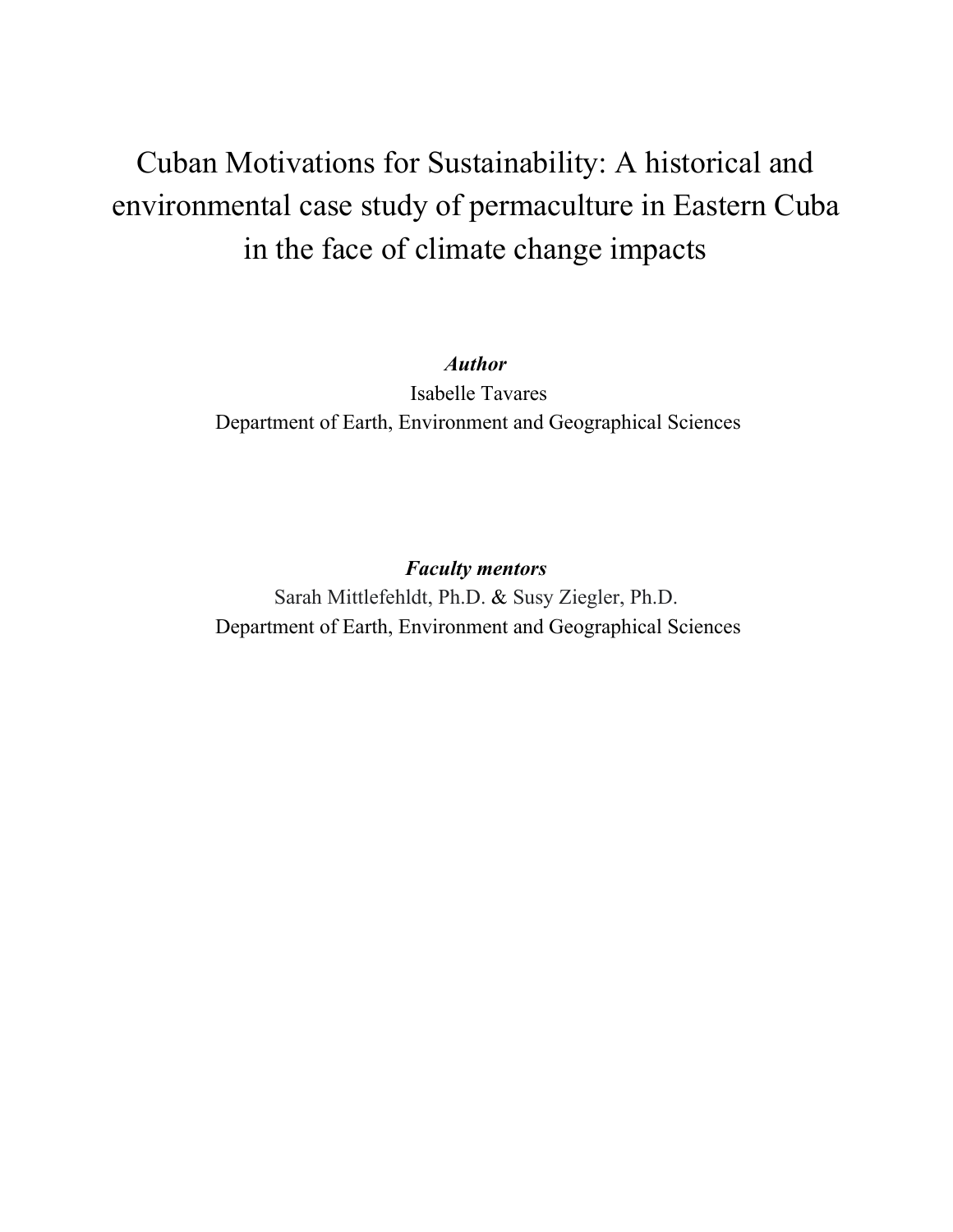### Introduction

Patria o muerte, venceremos—homeland or death, we shall overcome. This is the fierce Cuban motto that led the country through a complex political and environmental history and has transformed Cuba into a world leader of sustainability. In this essay I outline why permaculture is an attractive agricultural solution for a population who has suffered generations of scarcity imposed by U.S imperialism through economic sanctions. Rooted in their motto of resilience, Cubas widespread permaculture system strengthens communities and makes them less vulnerable to climate change impacts.

From March 2 to March 7, 2020, I attended a faculty-led study abroad trip in partnership with EcoThropic to Baracoa, Cuba. Conversations with EcoThropic Director Britt Basel, Humboldt National Park Scientist and Community Outreach Officer Porfilio Lopez, English Teacher and urban farmer Yayai, and a family that runs the permaculture garden of El Eden, informed my field research. The past informs the future; so I begin by explaining Cuban history and how events trickled into current permaculture practices in conjunction with climate change impacts.

## Cuban history

Cuban's deep embedded need for self-sufficiency can be traced back to their bloody roots in the fight for independence from Spain and the United States. Cuba's long history of oppression from U.S involvement started with the Platt Amendment of 1901 that followed the three liberation wars Cuba fought against Spain (Chomsky, xiii). Nicknamed "Curse of the good neighbor," it mandated the U.S would have final say on what happened in Cuba in the socio-political and economic sphere (Basil, Britt. 4 March, 2020).

This, coupled with political corruption under Cuban president Fulgencio Batista, led to the Cuban Revolution in 1959 headed by Fidel Castro. The main goals of the revolution were to meet basic needs and close the wealth gap by creating free education and health care, provide housing and transform agricultural practices.

As a communist island nation, which is unfavorable in the U.S. political climate, Cuba has struggled from a lack of resources and has floundered to provide basic amenities to citizens for decades. During the Special Period in the 1990s, the country underwent a "triple blockade" after the fall of the Soviet Bloc, where a majority of their resources came from (Chomsky 131). Consequently, Cubans lost 30 percent of their body weight (Basil, Britt. 4 March, 2020). Further, the U.S economic embargo and an internal blockade to invent new economic solutions made citizens suffer. Since dollarization and loosened travel restrictions, Cuba's socioeconomic situation has improved, but the country still has many economic hardships (Chomsky 135). The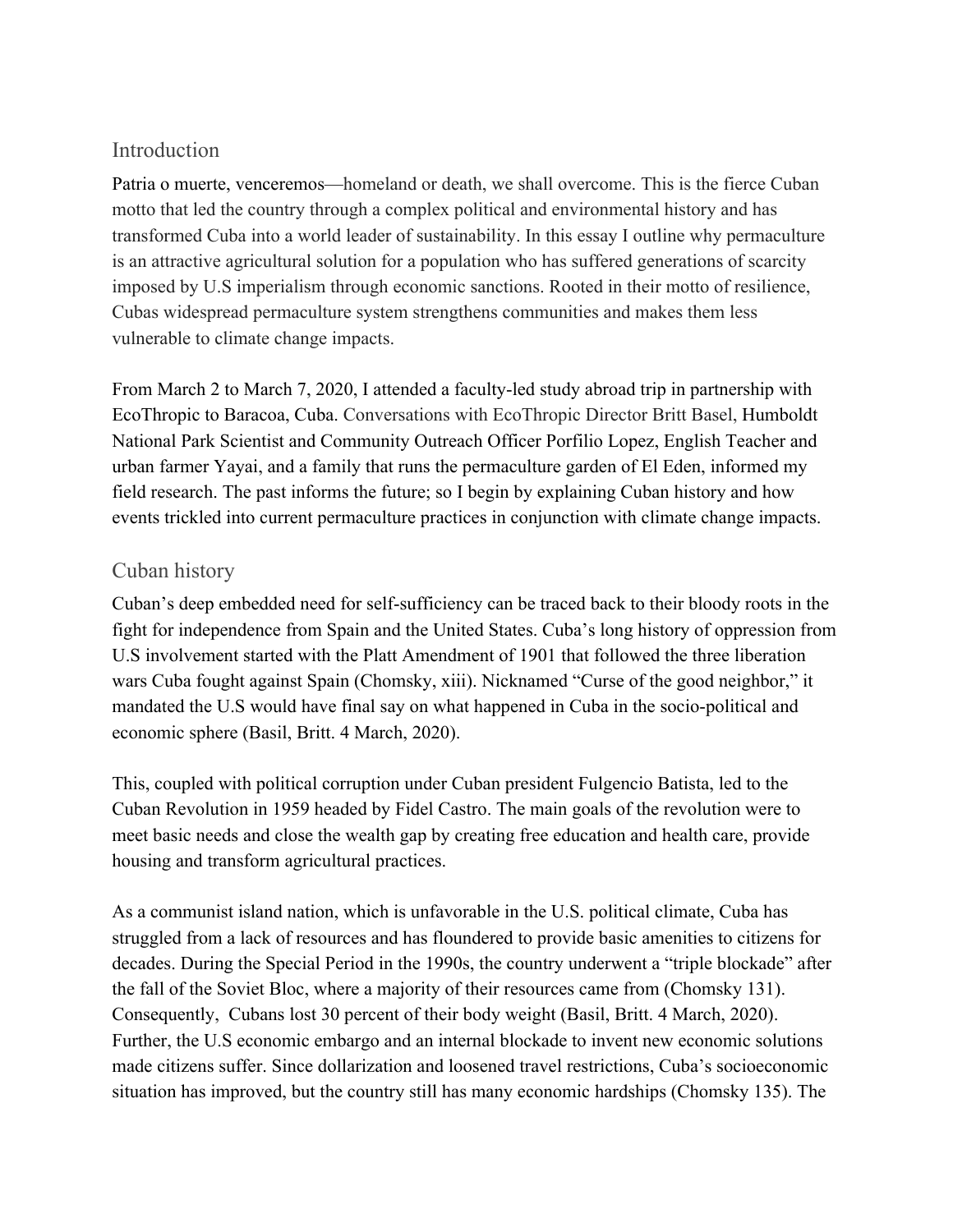country is now facing increased difficulties with the hit of the coronavirus and continues to suffer under the U.S sanctions. The Cuban government provides its citizens with the basic necessities under a rationing system. But, because of political sanctions, there's no guarantee Cubans will be able to purchase necessary goods.

A worker in a construction materials site explained "The blockaide is making life in the pueblo really hard. After the U.S. civil war the U.S. started to take control of the global south, and tried to take Cuba, but it's not going to happen."

His sentiments echoes what Cubans across the island have felt for generations since the start of the Special Period; the rationing system does not adequately provide sustenance, so they either leave or become reliant on food they can produce themselves.

In 1962, the Cuban rationing system was born out of ideas from the Revolution to redistribute the country's wealth and resources (Chomsky 41). It divided the population by ages: children under eight, eight to twelve, adults and elderly. In the 1980s, each family received a canasta basica—basic basket—that included one pound of meat per week. Lopez said the baskets often spilled over with an abundance of food, so much so that families couldn't consume all that was in the rations (Lopez, Porfilio. 5 March, 2020). Then, the Special Period came. What went from one pound of meat per week stretched to two pounds of meat per month (Lopez, Porfilio. 5 March, 2020).

Cuba's history of scarcity is precisely why Cubans like Yayai relies on her own agricultural production. Yayai makes preserves to last her family up to two years.

"Some people in the city wait for government subsidies, but if you have your own way to feed yourself it's better. It's something I'm trying to encourage people here in the neighborhood to do" (Yayai. 5 March, 2020).

The nexus of Cuba's history with natural disasters and political sanctions is the institutionalization of sustainability. Sustainability in Cuba is implemented at a governmental level. This is illustrated in agricultural reforms and investment in renewables. Given the sanctions on Cuba that exacerbated access to resources, sustainability was on the top of government official's lists. A 1992 Constitutional amendment incorporated new environmental concerns and held the government, citizens and all parties accountable for their actions (Chomsky 135). The amendment sparked three policy changes to implement environmental protection: "formal adoption of the 1992 Rio Summit principles on the environment, the establishment of a Ministry of Science, Technology and the Environment in 1994...and laws to implement new forms of environmental protection." (Chomsky 135). This has been expanded in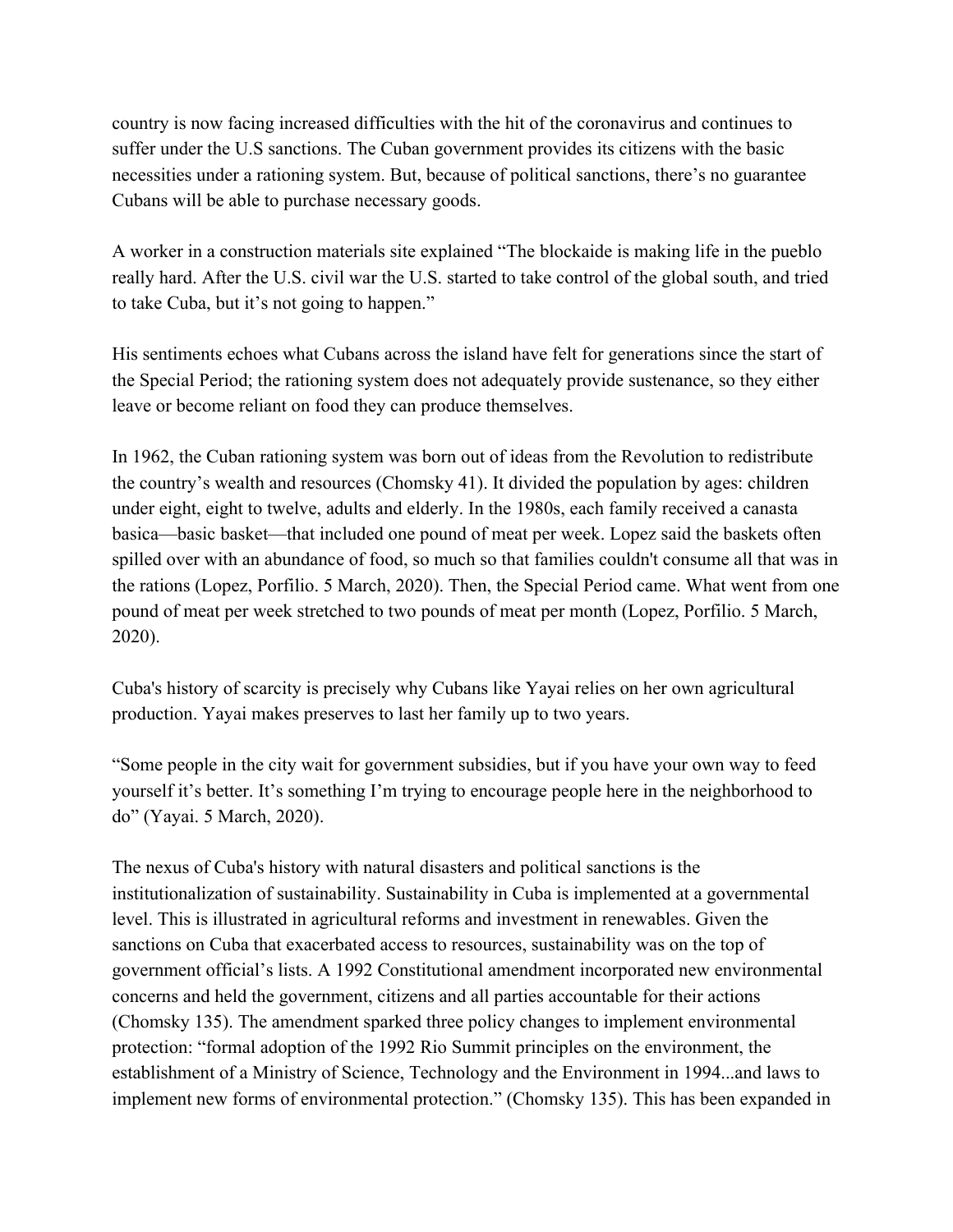a recent 2019 constitutional amendment that "Promotes the protection and conservation of the environment as well as responding to climate change, which threatens the survival of the human species" (Cuba Constitution. chapter II, article 16). The widespread permaculture system is important because it helps Cubans overcome the generational fear of not being able to feed themselves.

#### Permaculture practices

Rural and urban populations can become less vulnerable to the impacts of climate change through permaculture systems via biodiversity, and conscious design and planning.

Permaculture is primarily a systems design tool that operates through a circular use of resources and agroecology. El Eden, an exemplary zero waste permaculture garden I visited, used each crop and animal in multifunctions. For example, they used pig manure to create biofuel that was used to partially power the house, saving the family \$100 pesos a month (El Eden, 6 March, 2020). Permaculture design incorporates the use of the natural built environment and does not depend on chemicals to sustain the system—unlike conventional U.S agriculture that needs continuous modification (El Eden, 6 March, 2020).

Instead of a large agricultural system spanning hundreds of acres, Cuba's agricultural system is concentrated in permaculture farms scattered across the Eastern part of the island. Agriculture looks at current production needs while permaculture looks at what's needed for wellbeing in the long run (Lopez, Porfilio. 7 March, 2020). Cubans prefer permaculture systems for it's multi benefits; it is easy to replicate in any environment, produces copious amounts of food and saves energy and economic costs. For example, many Cuban families plant expensive crops so they don't have to repeatedly buy them.

## Impacts of climate change

This mentality of self-sufficiency is seen in rural and urban populations who are using permaculture systems to make themselves less vulnerable to climate change impacts. In 2016, Hurricane Matthew decimated the town of Baracoa, which was later declared a disaster zone. It ricocheted in the mountains of Eastern Cuba for 12 hours. Wind knocked down trees, and rains washed debris in the rivers, causing massive erosion. Lopez said there wasn't a single leaf on the trees, and the hurricane flattened the entire city and consumed land development. After Cuban's entire land development was uprooted, many turned to permaculture for solutions to strengthen their agricultural practices. Systems design ensures that a biodiverse structure will help communities become less vulnerable to climate change impacts.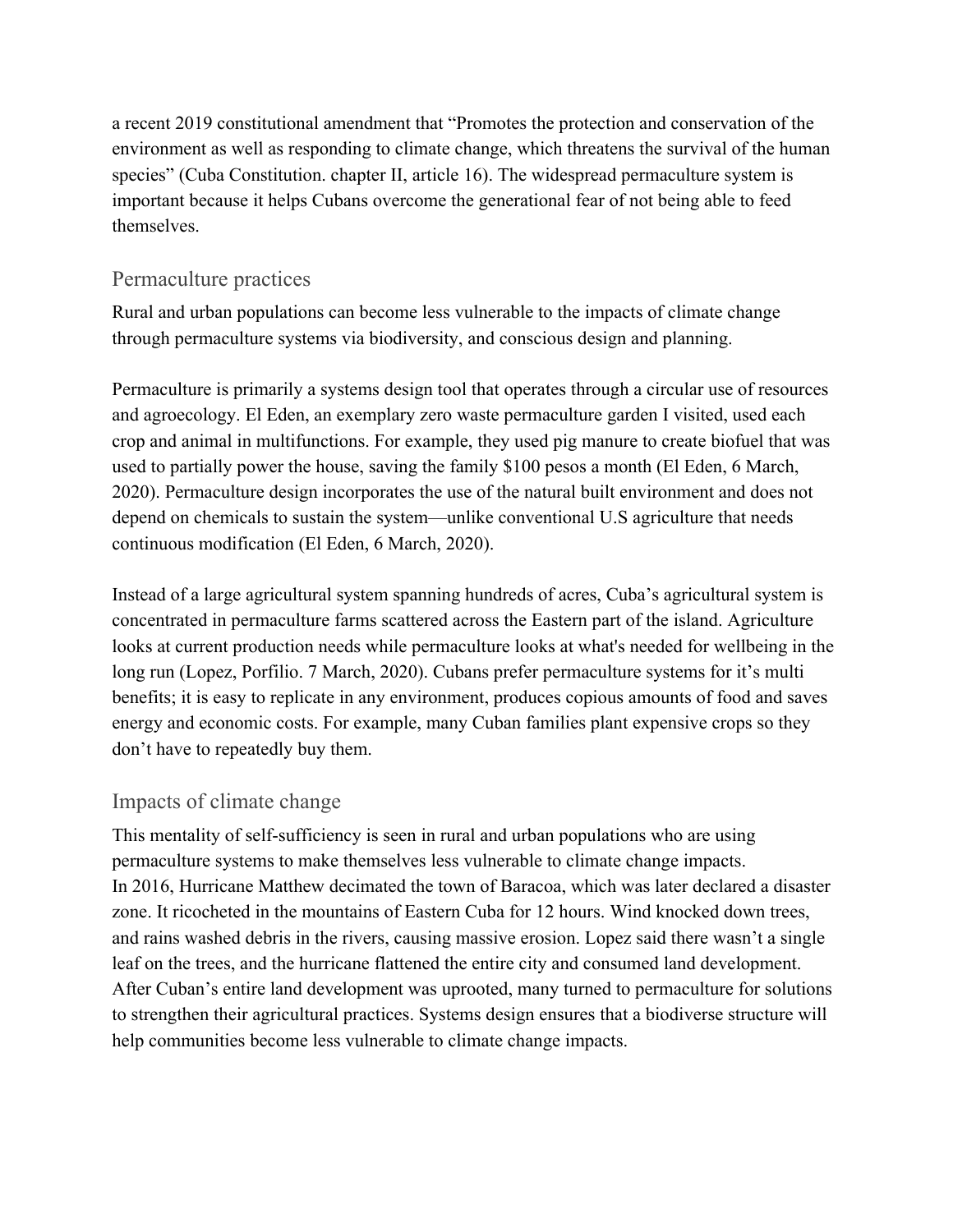Biodiversity is the variety of life on earth (Matzek, Virginia. 2010, March. *Frontiers in Ecology and the Environment, Vol. 8, No. 2,* 59). Specific to permaculture, it is the variability of crops and animals to be used for multiple purposes. Biodiversity is valued in permaculture principles because if a climate change impact, like a hurricane, comes in and destroys all of one crop, others may remain. El Eden learned how to be more resilient to climate change impacts after they were decimated by Hurricane Matthew. The destruction exposed vulnerabilities in the system and they figured out how to rebuild. For example, where to put wind barriers in trees to lessen the impact on the system (El Eden, 6 March, 2020).

For some, starting over after the impacts was a blessing in disguise. Clara, a farmer in Eastern Cuba, strictly grew coconut trees before Hurricane Matthew hit. After, in addition to growing coconut trees, she learned how to preserve fruits and foods and is now working on educating others in need. Clara also focused on creating biodiversity of crops, incorporating mango crops, to avoid buying food she could produce herself. Rural populations did not feel the impacts of the hurricane as hard as people in urban areas because many farmers were prepared with preserves and knew how to feed themselves—which is a tenant of permaculture principles (Clara. 6 March, 2020).

Cuba is viewed as a model for sustainability and this is reflected in their abundant permaculture systems. The country is also the first in history to transform from conventional modern agriculture to large-scale organic and semi-organic farming (Rosset et al., 1994). In addition, the government converted sugar cane plantations to other crops and encouraged urban gardens on unused state land (Matzek et al., 2010). Elderly farmers were put to use again to teach college educated agronomists how to farm with oxen (Matzek 2010). The Cuban government also took the opportunity to be a world leader in green agriculture with virtually no means of purchasing pesticides, fertilizers, fuel and farm equipment (Chomsky 2016).

#### A sustainable future

Cuba can be a model for other developing countries who are also vulnerable to climate change impacts. Cuba's top-down approach to institutionalizing sustainability enables citizens to be more resilient to climate change impacts. If Cuba, an economically strapped country, can become resilient to climate change impacts, other developing countries vulnerable to climate impacts can as well.

Permaculture is important in developing Cuban communities that are resilient to climate change, as it gives them autonomy. Cubans have strived for independence since colonization and their natural environment has suffered from climate change impacts. A top-down approach to institutionalizing sustainability has enabled Cuba to be a world leader in green technology.